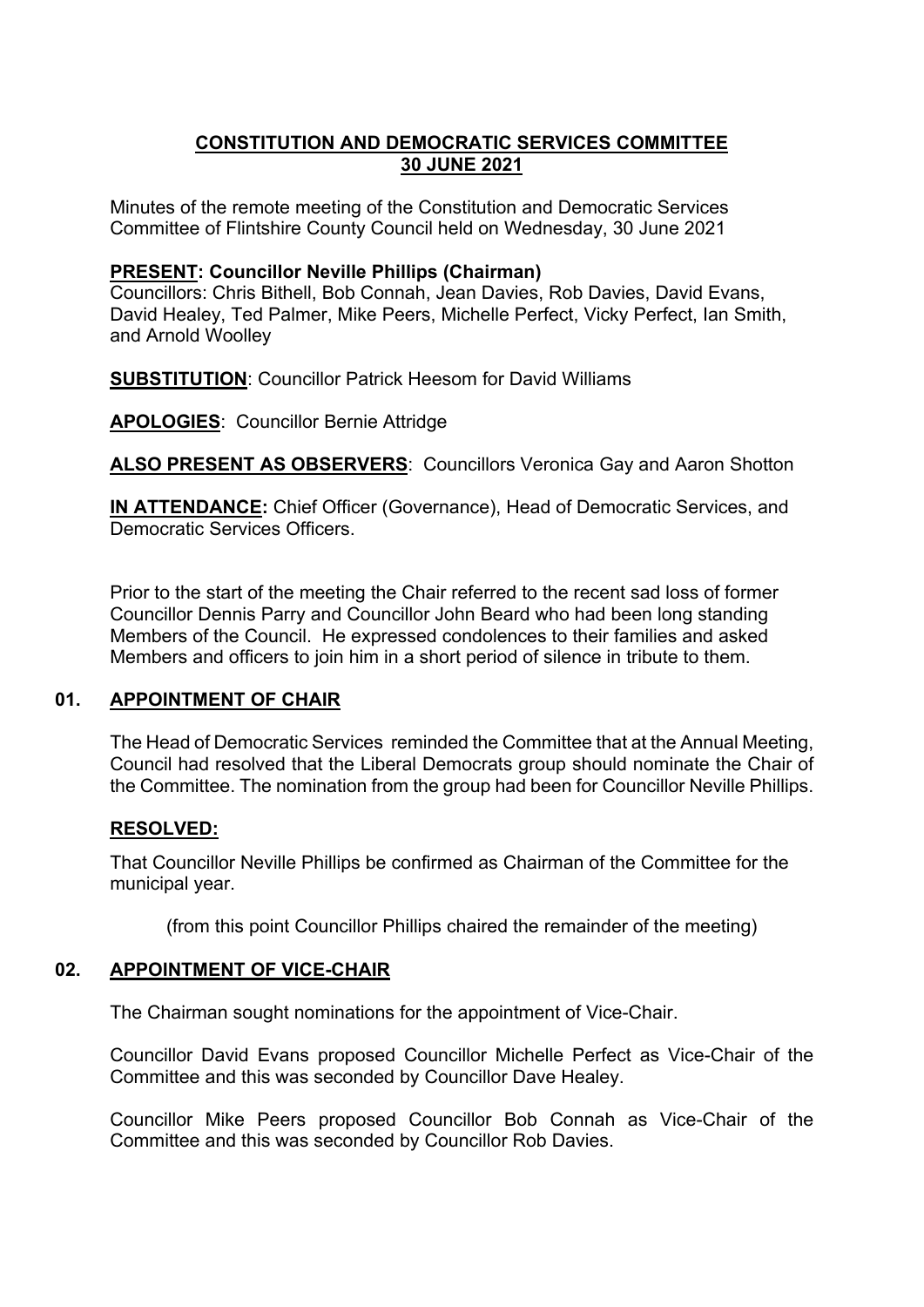On being put to the vote Councillor Michelle Perfect was appointed as Vice-Chair of the Committee.

#### **RESOLVED:**

That Councillor Michelle Perfect be appointed Vice-Chair of the Committee for the municipal year.

#### **03. MINUTES**

The minutes of the meeting held on 24 March 2021 were submitted.

The minutes were moved by Councillor Chris Bithell and seconded by Councillor Rob Davies.

#### **RESOLVED:**

That subject to the correction of typographical errors the minutes be approved as a correct record and signed by the Chairman.

## **04. DECLARATIONS OF INTEREST**

None.

## **05. AMENDMENTS TO THE RULES OF PROCEDURE**

The Head of Democratic Services introduced a report for the Committee to comment on and agree amendments to the Rules of Procedure. He referred to the Annual Meeting of the County Council held on 9 September 2020 and the agreement to the temporary changes to some of the Rules which had been circulated. He advised that as the Council moved towards 'multi location meetings' required by the Local Government & Elections (Wales) Act 2021 what had been temporary changes should now be formally adopted by the Committee and Council whilst a policy on multi-location meetings was developed.

The report explained the need to make the amendments to the rules of procedure which were appended to the report.

The Chief Officer (Governance) explained there was a need for flexible rules to accommodate restrictions around the Covid-19 pandemic and said there was a possibility that the Council might return to an arrangement where, on occasion, everyone was physically present at a meeting; or where some people were physically present and others were present remotely (hybrid meetings); or attendance was wholly via remote devices. The Chief Officer commented on the wider issues to be considered regarding how the Council wished meetings to proceed in the future.

Councillor Chris Bithell referred to the proposed changes to the Rules of Procedure detailed in the appendix to the report. Regarding procedure 8 - Duration of Meetings,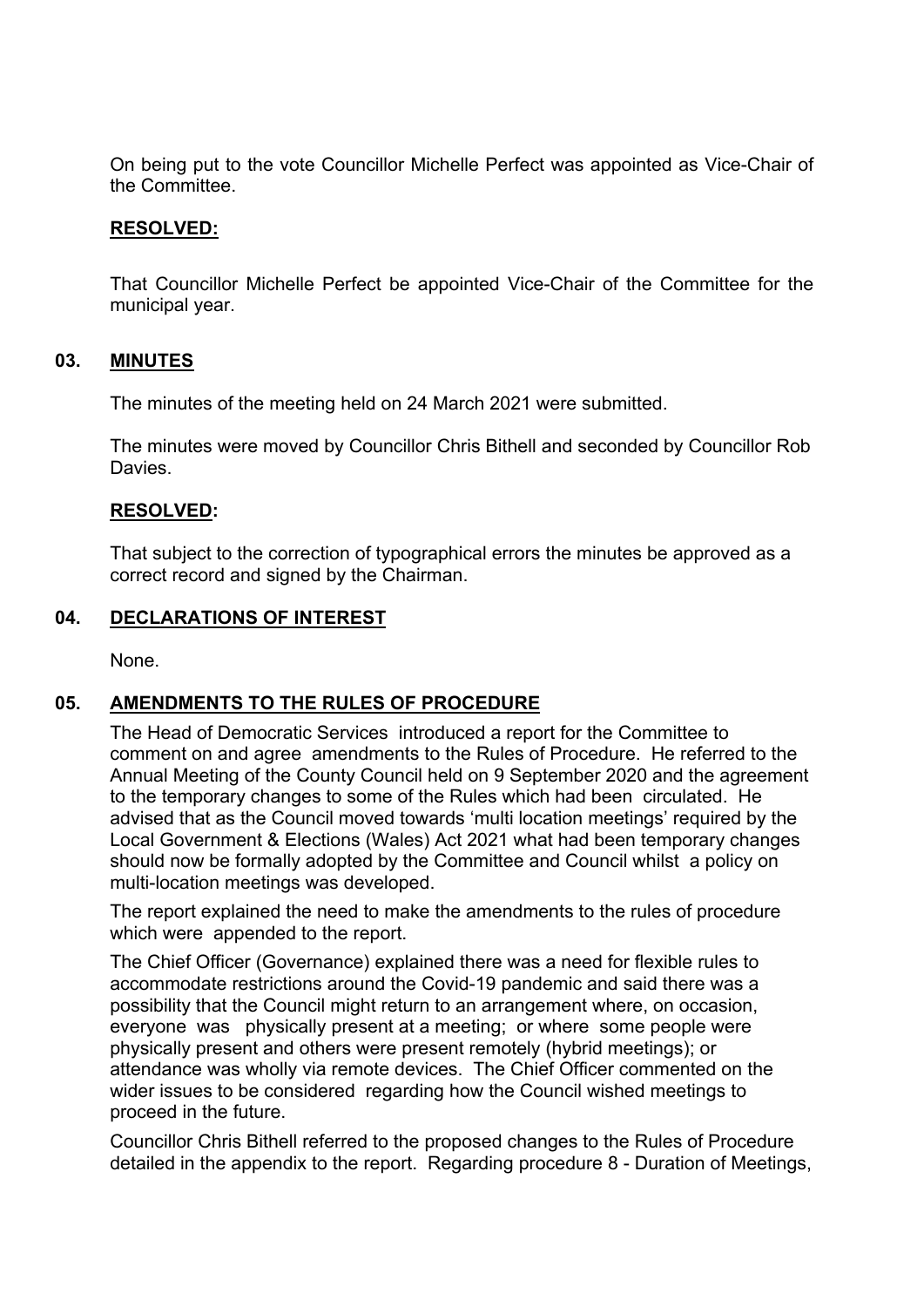he expressed concerns that if a Member was required to attend several meetings during a day there could be insufficient time for an i-pad battery to be recharged. He also referred to Procedure 17 – Record of Attendance, and commenting on attendance at remote meetings he said that if members had to leave during a meeting it could have an impact on whether the meeting remained quorate. The Chief Officer responded to the matters raised. The Chair suggested that the host of a remote meeting could update the Chair during the meeting to inform of the remainder members present if a number of people subsequently withdrew from the meeting. The Head of Democratic Services drew attention to Procedure 15.1 – Majority, which addressed voting at remote/hybrid meetings.

Councillor Michelle Perfect also referred to procedure 8 - Duration of Meetings, and suggested that the reference to Council meetings starting at 2.00 pm be amended to read: "Council meetings must ordinarily conclude after 3 hours". She also referred to Procedure 14 – Previous Decisions and Motions, and suggested that the proposed amendment be clarified to read that 10 individual emails be sent to the Head of Democratic Services.

Councillor Mike Peers referred to Procedure 15.0 – Voting, and commenting on the proposed amendment regarding 'silent assent' he said there was a need to provide guidance in writing on how Members were to indicate if they wished to oppose or abstain on a vote. Councillor Peers also referred to Procedure 15.5 – Recorded Vote, and suggested that the proposed wording be amended to read: "That the Monitoring Officer will remind Members of the process to put in the 'chat' function that they request a formal vote and the requisite number reached will be declared by the Monitoring Officer".

Officers agreed to include the changes to the amendments put forward by Members.

The recommendations in the report, subject to the further amendments to the changes to the Rules of Procedure as agreed by the Committee, was moved by Councillor Chris Bithell and seconded by Councillor Jean Davies.

## **RESOLVED**:

- (a) That the Committee approves the changes to the Rules of Procedure as shown in appendix 1, subject to the further amendments to the changes as agreed during the meeting; and
- (b) That further work be undertaken to develop a policy on multi-location meetings.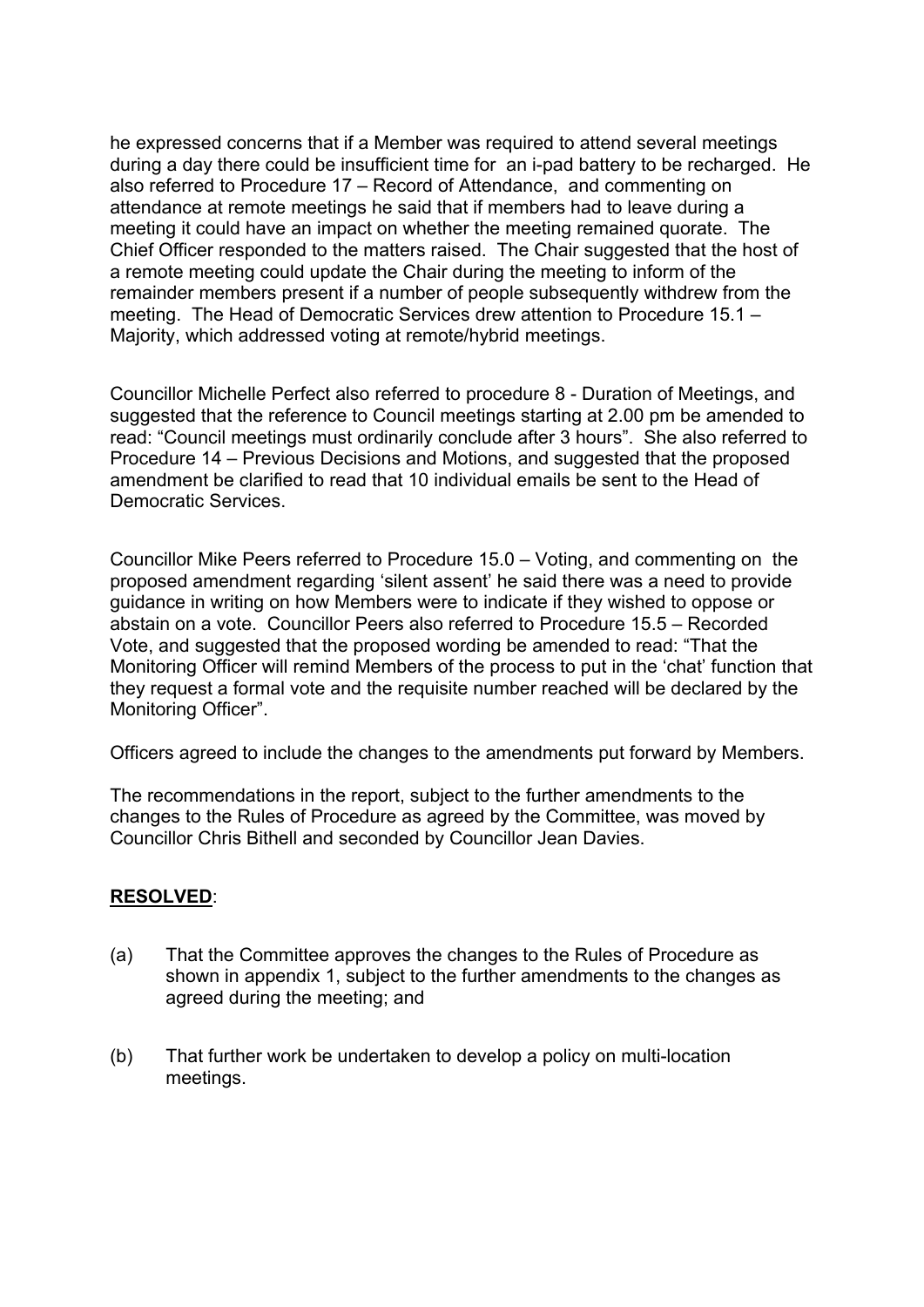# **06. MEMBER PROTOCOL ON INVOLVEMENT IN OTHER WARDS**

The Head of Democratic Services introduced a report to enable the Committee to consider the revised protocol. He provided background information and advised that following recent concerns it had become necessary to re-visit the protocol with a view to making more 'user-friendly'. Particular concerns in redrafting the protocol were around the needs to observe geographical representation, voter/councillor representation issues, and the consequences of dissatisfaction with actions taken with lack of recourse The Head of Democratic Services advised that appended to the report was the original protocol from 2011 which had been approved by the Constitution Committee, and the revised Member Protocol on Involvement in other wards which was supported by Group Leaders.

The Head of Democratic Services reported on the main considerations as set out in the revised Member Protocol and said it had been re-written to assist Members in contentious matters. He referred to the exceptions to the protocol, procedure to be followed, and monitoring.

Councillor Michelle Perfect commented on instances when Town and Community Councillors approached officers of the County Council directly for information instead of following correct procedures and asked if a procedure could be drafted to address this issue. The Chief Officer explained that consideration could be given to providing instructions to County Council officers on how they should respond to a request from individual town and community councillors. He suggested that any such procedure should also be submitted to County Forum for consideration.

Councillor Mike Peers referred to Appendix 2, section 1, second paragraph, and commenting on the local boundary commission said the sentence "Local Member means the Councillor or one of the two who represent the ward" would not apply if there was a three member ward and suggested that the sentence should read: "Local Member means the Councillor who represents the ward".

In response to a question from Councillor Rob Davies on Appendix 2, paragraph 3.1, regarding agreement between the non-ward member and ward member, the Head of Democratic Services confirmed that this could be by email or telephone to achieve an effective outcome.

Councillor David Healey suggested that the Protocol include reference to the risks involved in social media and cited the example of Members potentially becoming involved in matters which were not in their own ward.

Councillor David Evans referred to Appendix 2, section 4 - Monitoring, and commenting on a cross-border matter between his Ward and a neighbouring ward he asked for clarification on the circumstances in which Member Services had to be informed of local issues. Officers responded to the query raised and the Chief Officer suggested that to avoid unnecessary bureaucracy, that in future only a breach of the Protocol be recorded rather than instances of compliance.